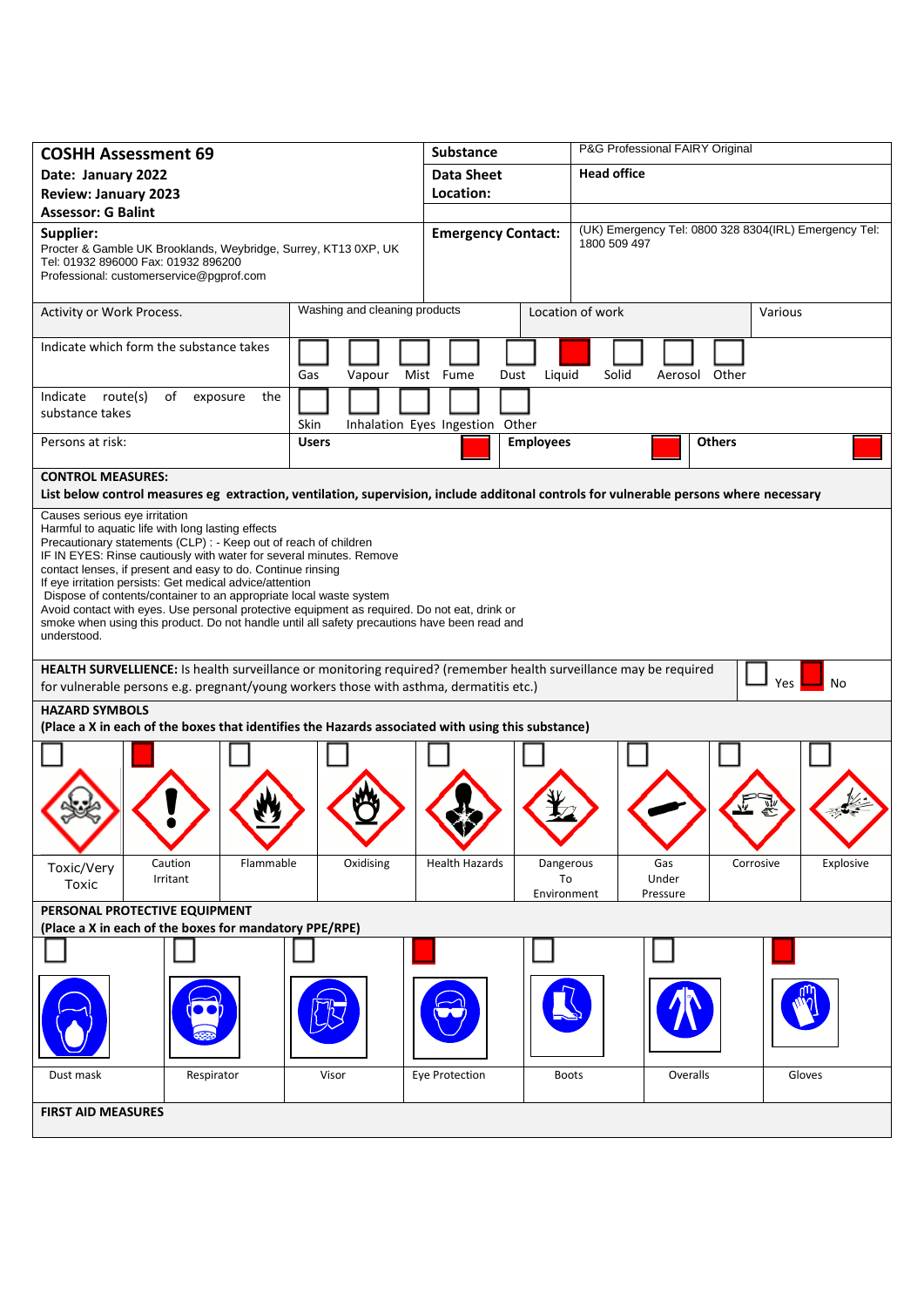| First aid |
|-----------|

| Eye contact  | IF IN EYES: Rinse cautiously with water for several minutes. Remove contact lenses, if present<br>and easy to do. Continue rinsing. Immediately call a POISON CENTER or doctor/physician.    |  |
|--------------|----------------------------------------------------------------------------------------------------------------------------------------------------------------------------------------------|--|
| Skin contact | IF ON SKIN: Wash with plenty of soap and water. Take off contaminated clothing and wash<br>before reuse. If skin irritation occurs: Get medical advice/attention. Discontinue use of product |  |
| Inhalation   | IF INHALED: remove victim to fresh air and keep at rest in a position comfortable for breathing.<br>Call a POISON CENTER or doctor/physician if you feel unwell.                             |  |
| Ingestion    | IF SWALLOWED: rinse mouth. Do NOT induce vomiting. Immediately call a POISON CENTER<br>or doctor/physician.                                                                                  |  |

## **FIRE MEASURES (Place a X in each of the boxes that can be used with this COSHH Substance)**

## **THE PRODUCT IS NON COMBUSTIBLE USE FIRE EXTINGUISHING MEDIA SUITABLE FOR THE SURROUNDING FIRE**



## Storage

Store in original container. Store in a cool area. Store in a dry area. Avoid contact with eyes. Use personal protective equipment as required. Do not eat, drink or

smoke when using this product. Do not handle until all safety precautions have been read and understood.

## Environment

Spillages – Method for cleaning up

Avoid ending up down the drain after use. Prevent soil and water pollution. Prevent spreading in sewers.

Small quantities of liquid spill: take up in non-combustible absorbent material and shovel into container for disposal.

Large spills: contain released substance, pump into suitable containers.

This material and its container must be disposed of in a safe way, and as per local legislation

For containment : Scoop absorbed substance into closing containers.

Transport: None

Disposal : Avoid Consumer products ending up down the drain after use. Prevent soil and water pollution. Prevent spreading in sewers.

Regional legislation (waste) : Disposal must be done according to official regulations.

13.1.2 Disposal recommendations : The waste codes/waste designations below are in accordance with EWC. Waste

must be delivered to an approved waste disposal company. The waste is to be kept

separate from other types of waste until its disposal. Do not throw waste product into

the sewer. Where possible recycling is preferred to disposal or incineration.

. For handling waste, see measures described in section 7. Empty, uncleaned

packaging need the same disposal considerations as filled packaging.